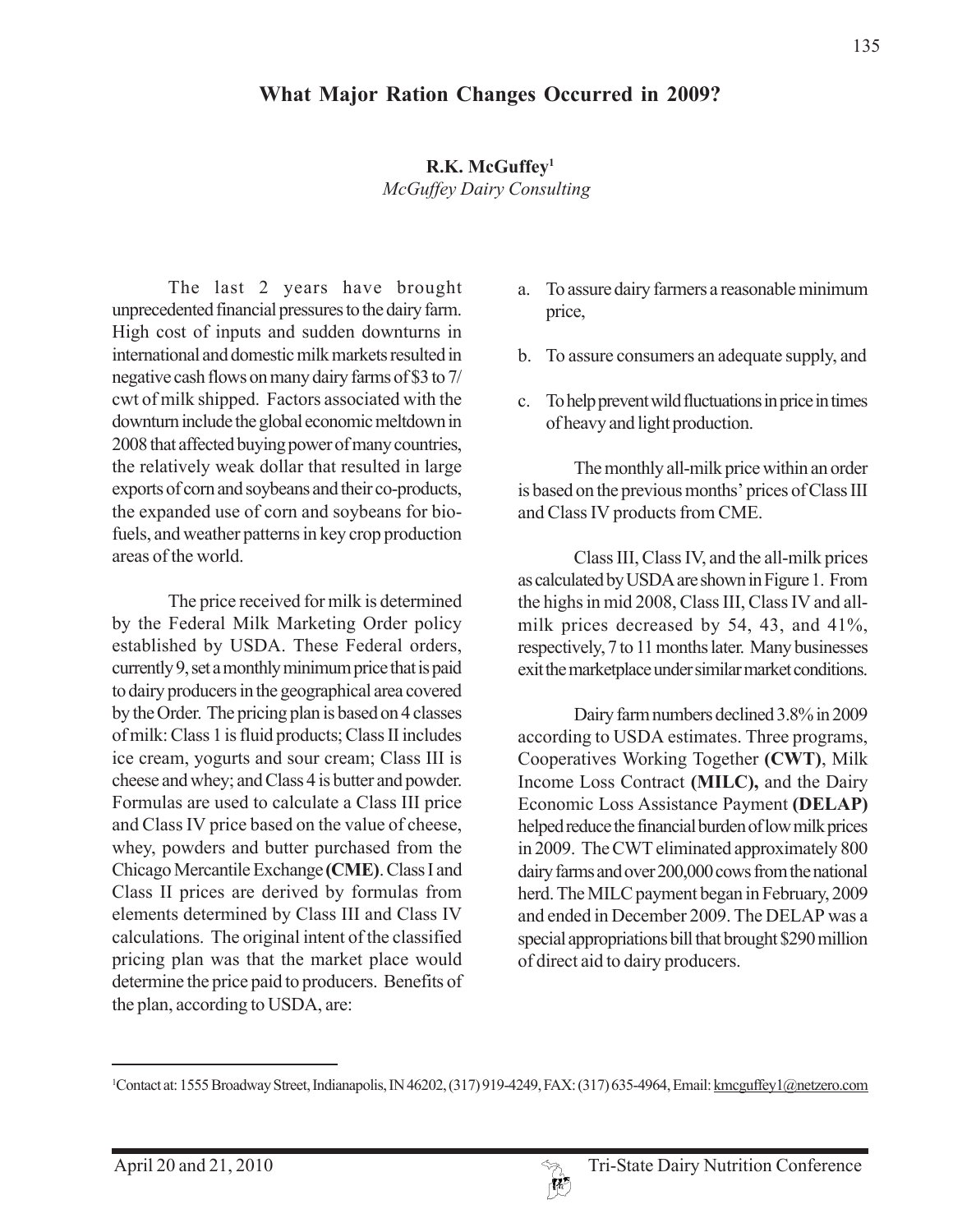## **Feed Costs**

Corn and soybean meal are major sources of nutrients for all classes of livestock (Figure 2). Prices for these commodities for the past 3 years are shown in Figure 3. Prices for both surged beginning in late 2007. Soybean meal price retreated late in 2008 from mid-year highs, but 2009 prices remained well above \$300/ton for most of 2009. Corn prices remained above \$140/ton (\$3.92/bu) for 2008 and 7 months of 2009. In 2009, dairy producers experienced unprecedented losses due to low milk prices and high feed costs.

I had the good fortune to ride with some key nutritionists in the western United States in my position with Elanco Animal Health (Greenfield, IN). On many farm visits, I saw the importance of the "*soft skills*" of the consulting nutritionist. Many dairy producers sought information not related to feeding and nutrition of the dairy herd but a listening ear, empathy, and an explanation of causation of price downturns. Probably all of the current nutritionist contemporaries had similar experiences in the past 12 to 18 months.

For this paper, I was asked to survey consultants seeking information on how nutritionists and producers worked through the past 12 to 18 months of low milk and high feed costs.

Four questions were asked:

1. How did you adjust feeding programs to meet nutrient demands of the cow and requests for feed cost control of the producers? Some dairy producers wanted the lowest cost complete grain mix or supplement, while milk yield drove the decision of others with all levels between the extremes. Consultants used optimizers in ration balancing programs more often and evaluated current and shadow pricing for choosing ingredients. Soybean meal remained the lowest cost source of rumen degradable

protein. Use of urea was restricted by setting an upper limit on inclusion rate. Replacing corn with by-products, e.g. hominy, soy hulls and citrus (south) was the most common response. Use of whole cottonseed was very limited. Bypass fat and rumen-protected amino acids were removed from rations in many cases. Inclusion rate of minerals was reduced. Buffers and Rumensin® were additives most likely remaining in rations.

- 2. What did you do to expand your services for your clients? More frequent communication (visits or phone) was the most common cited tool for expansion of service. Continued scrutiny of rations for cost savings, conducting more what-ifs, and evaluating low-producing cows as cull candidates were employed by most consultants. Sorghum was planted following the second cutting of small grains for silage or balage.
- 3. What were 2 or 3 things that were "untouchables" with some of your clients? A pregnant cow remained the most valuable animal on the farm. Steps to get the cow pregnant and stay pregnant were not compromised. Strata-G® (Virtus Nutrition, LLC, Corcoran, CA) and Megalac- $R^{\circledR}$  (Church and Dwight Co., Inc., Princeton, NJ) were fed by clients who had fed these previously. Most consultants were unwilling to cut essentials, e.g. trace minerals and vitamins, especially vitamin E, to save a few cents. The value of buffers and Rumensin® was accepted.
- 4. What were a couple of key learning points for you and your clients? Some consultants emphasized that even at low milk prices, attempts at cost cutting on inputs had a negative effect on income over feed costs. Feed efficiency became a more important consideration. We now watch prices of ingredients more closely than before. Looking at ways to reduce orts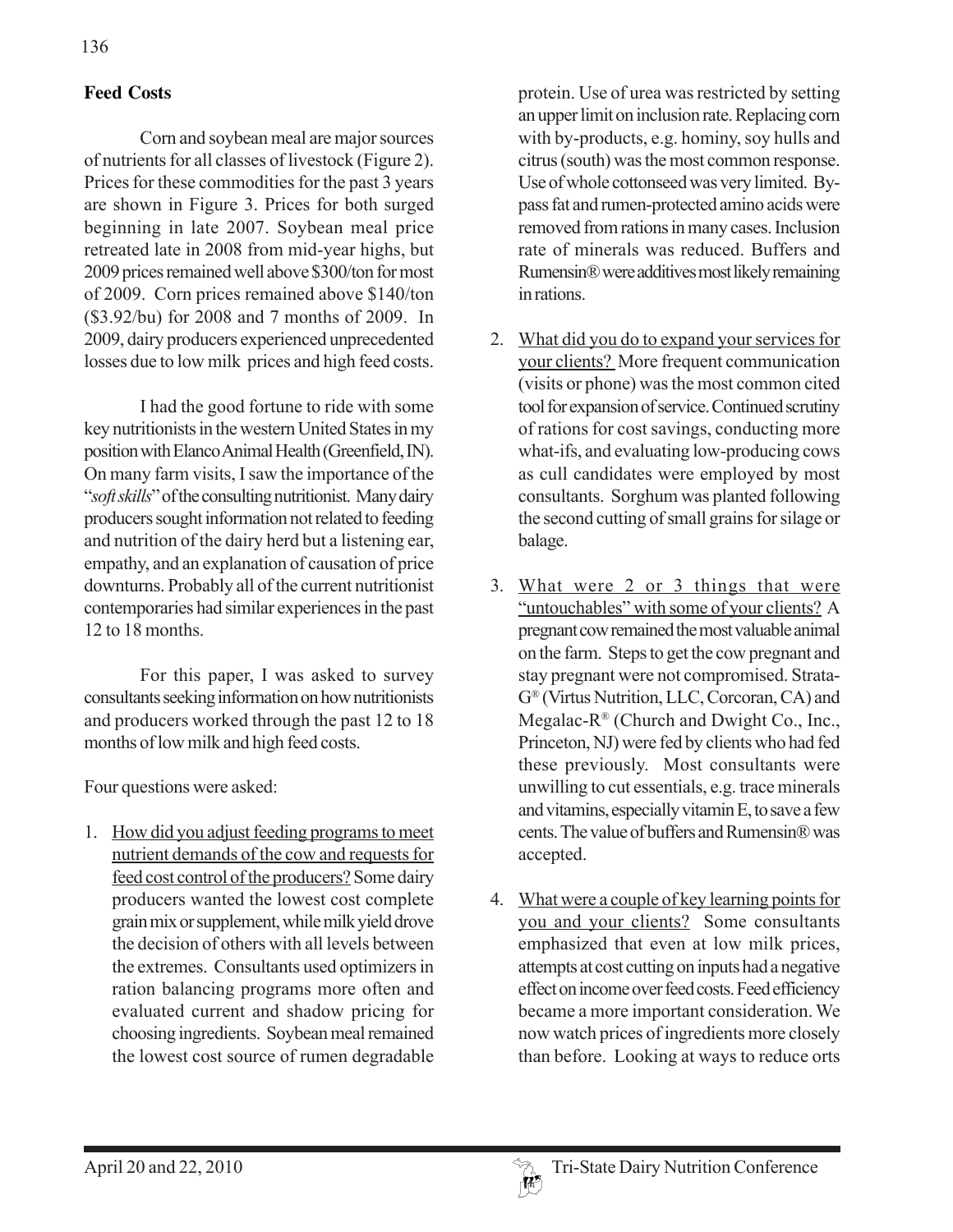and feed them to heifers. The value of high quality forages as a measure to reduce ration cost was more evident than ever. Ingredients that were eliminated or reduced without affecting health or production were not added back to the ration.

## **Summary**

Dairy producers have never experienced the combination of low milk price and high feed cost that have plagued the industry in the past 24 months. Much equity built over several years disappeared, leaving many operations in or on the brink of bankruptcy. Nutrition consultants have been challenged during these times to control costs and to serve as a "listening ear". This latter skill was not taught in my graduate program but is certainly one we all must develop. Hearings are beginning on the 2012 Farm Bill and dairy certainly needs to be heard. Many groups are now forming that will attempt to shape dairy policy for the coming years. I urge consulting nutritionists to become conversant in the issues and encourage producers to become involved in the process.

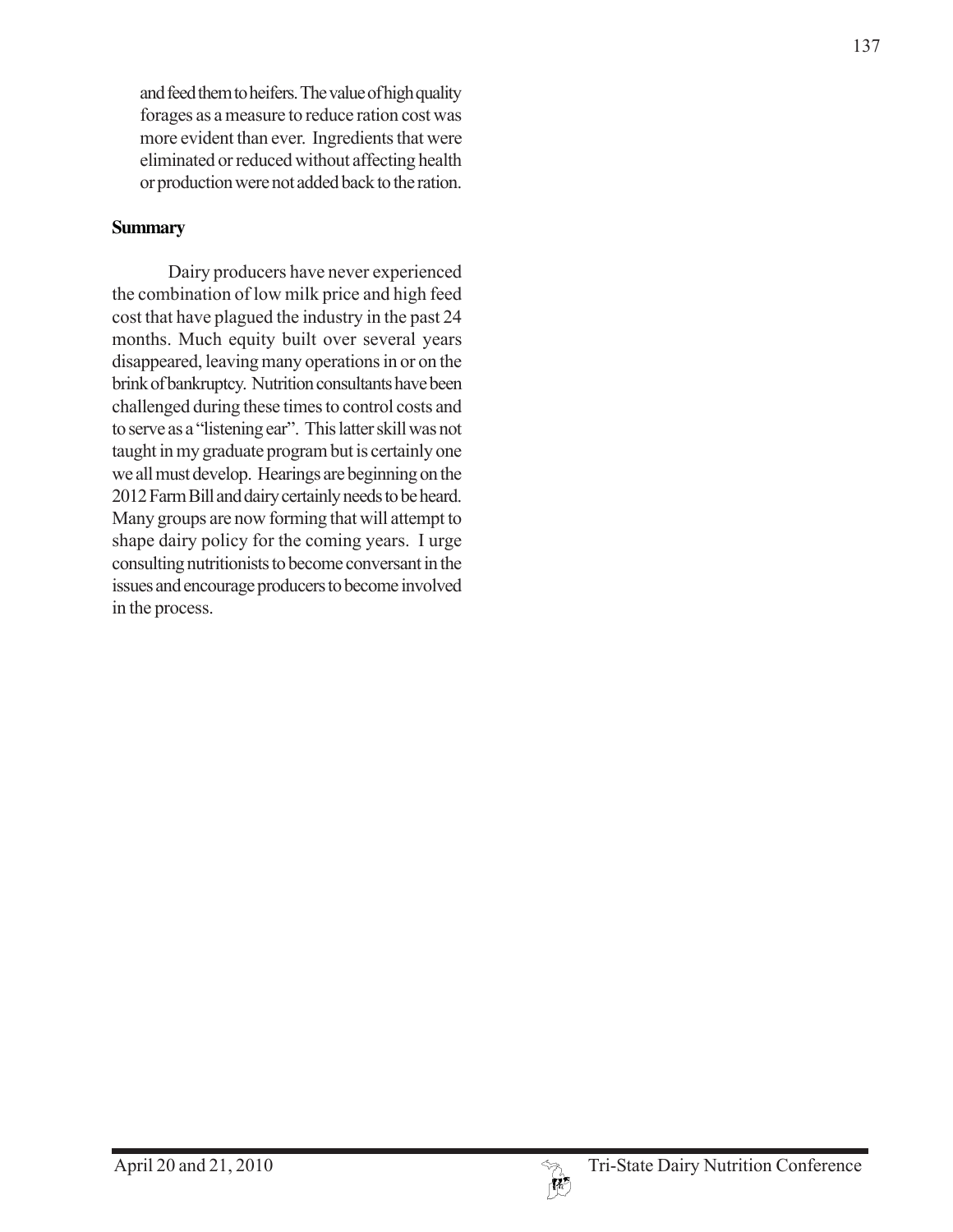

**Figure 1.** Prices for Class III, Class IV and all milk from April 2008 to March 2010.



**Figure 2.** Cost of 16% protein corn-soybean meal mix: 2005 to 2009.